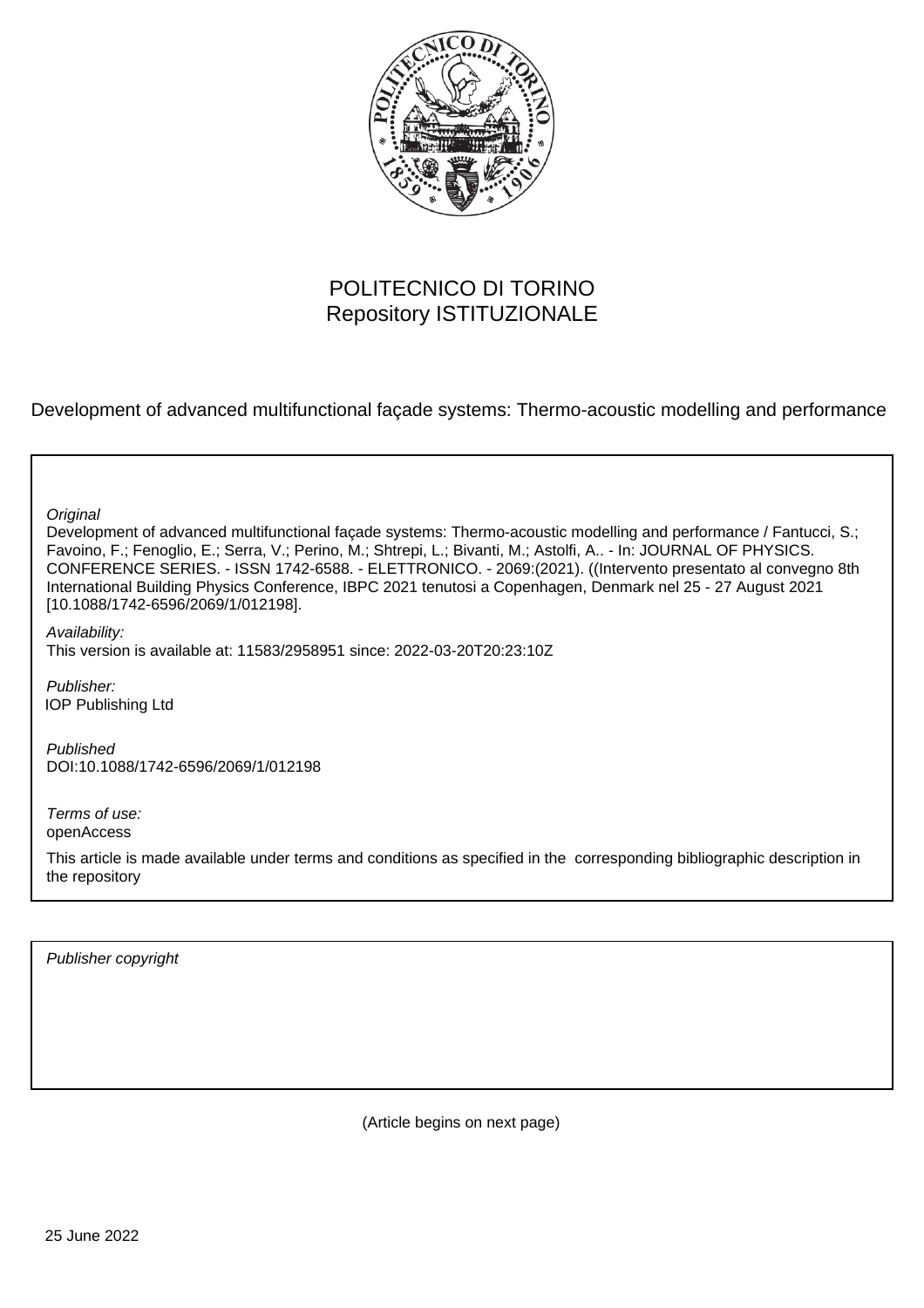### **PAPER • OPEN ACCESS**

# Development of advanced multifunctional façade systems: Thermo-acoustic modelling and performance

To cite this article: Stefano Fantucci et al 2021 J. Phys.: Conf. Ser. **2069** 012198

View the [article online](https://doi.org/10.1088/1742-6596/2069/1/012198) for updates and enhancements.

# You may also like

- [Designing a facade by biomimicry science](/article/10.1088/1757-899X/1148/1/012002) [to effectively control natural light in](/article/10.1088/1757-899X/1148/1/012002) [buildings \(Glare analysis\)](/article/10.1088/1757-899X/1148/1/012002) Sukhum Sankaewthong, Teerayut Horanont, Kazunori miyata et al.
- [Effect of Tilt Angle of Building-Integrated](/article/10.1088/1755-1315/520/1/012016) [Wind Turbine and Photovoltaic Façade on](/article/10.1088/1755-1315/520/1/012016) [Wind Pressure and Solar Radiation](/article/10.1088/1755-1315/520/1/012016) D S Mintorogo, F Elsiana and A Budhiyanto -
- [Performance analysis of the MICRO-V](/article/10.1088/1742-6596/2069/1/012024) [\(Multifunctional, Integrated, Climate](/article/10.1088/1742-6596/2069/1/012024)[responsive, Opaque, and Ventilated\)](/article/10.1088/1742-6596/2069/1/012024) [façade with different ventilation modes](/article/10.1088/1742-6596/2069/1/012024) SS Soudian Shahrzad and UB Berardi Umberto



This content was downloaded from IP address 212.216.162.61 on 20/03/2022 at 19:13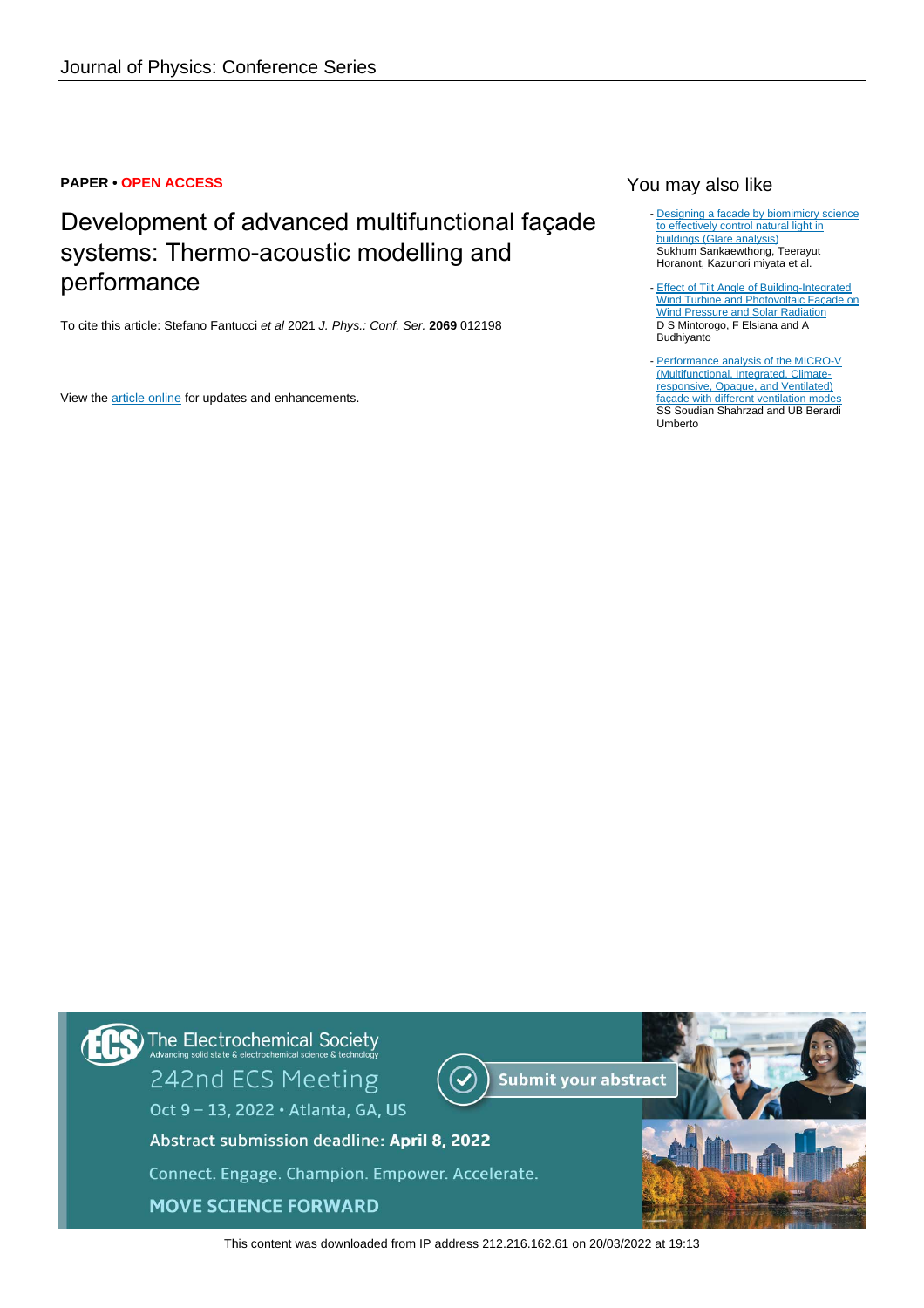Journal of Physics: Conference Series **2069** (2021) 012198

# **Development of advanced multifunctional façade systems: Thermo-acoustic modelling and performance**

### **Stefano Fantucci, Fabio Favoino, Elisa Fenoglio, Valentina Serra, Marco Perino, Louena Shtrepi, Marta Bivanti, Arianna Astolfi**

Politecnico di Torino - Department of Energy, C.so Duca Degli Abruzzi 24, Torino 10129, Italy

stefano.fantucci@polito.it

**Abstract**. The development of lightweight and multifunctional curtain wall systems, which integrate different technological solutions, is aimed at achieving increasingly higher requirements related to energy efficiency as well as indoor environmental quality in nonresidential buildings. On one hand lightweight and thin façade elements present several advantages (such as construction time, space, and transportation savings, less weight on primary structure etc.), while facing the challenge of guaranteeing the required thermal and acoustic performance and achieving legislative compliance on the other. In the framework of the Horizon 2020 Project Powerskin+ a new concept of multifunctional façade, which combines high performance insulation, energy harvesting, heating system, and latent heat storage capabilities is under development. Within the design process of the different sub-modules (opaque and transparent), performance calculations are carried out by means of existing simulation tools, or ad-hoc developed models for more complex systems. In this study, the authors present the main steps required to accelerate the simulation-based design process and the future thermal and acoustic optimization of the novel lightweight and multifunctional façade element.

#### **1. Introduction**

In the framework of the EU H2020 POWERSKIN PLUS project [1,2] (here in after named PS+), the development of an advanced façade system, which can integrate different technological solutions, aims to achieve increasingly higher requirements related to energy efficiency and indoor environmental quality in non-residential buildings.

An extensive simulation campaign had to be carried out, assisting in developing a new concept of opaque and transparent façade modules that combine high-performance insulation, energy harvesting, heating system, and heat storage capabilities (both electric and thermal). Within the different sub-modules' design process, performance calculations were carried out by means of both commercially available simulation tools and ad-hoc developed models.

The development of complex façade systems embedding several technologies, i.e. Building Integrating Photovoltaics (BIPV), Latent Heat Thermal Energy Storage (LHTES), Vacuum Insulation Panels (VIPs), Microfluidic-glass, 2nd life electric Li-ion battery storage, and embedded heating systems, requires a complex multiscale simulation approach which involves thermal, energy, and acoustic aspects.

In this paper the approach used to define strategies and methodologies to accelerate the initial investigation phases of the façade module development in the future project steps to obtain optimised opaque and transparent façade modules is presented.



Content from this work may be used under the terms of the Creative Commons Attribution 3.0 licence. Any further distribution of this work must maintain attribution to the author(s) and the title of the work, journal citation and DOI.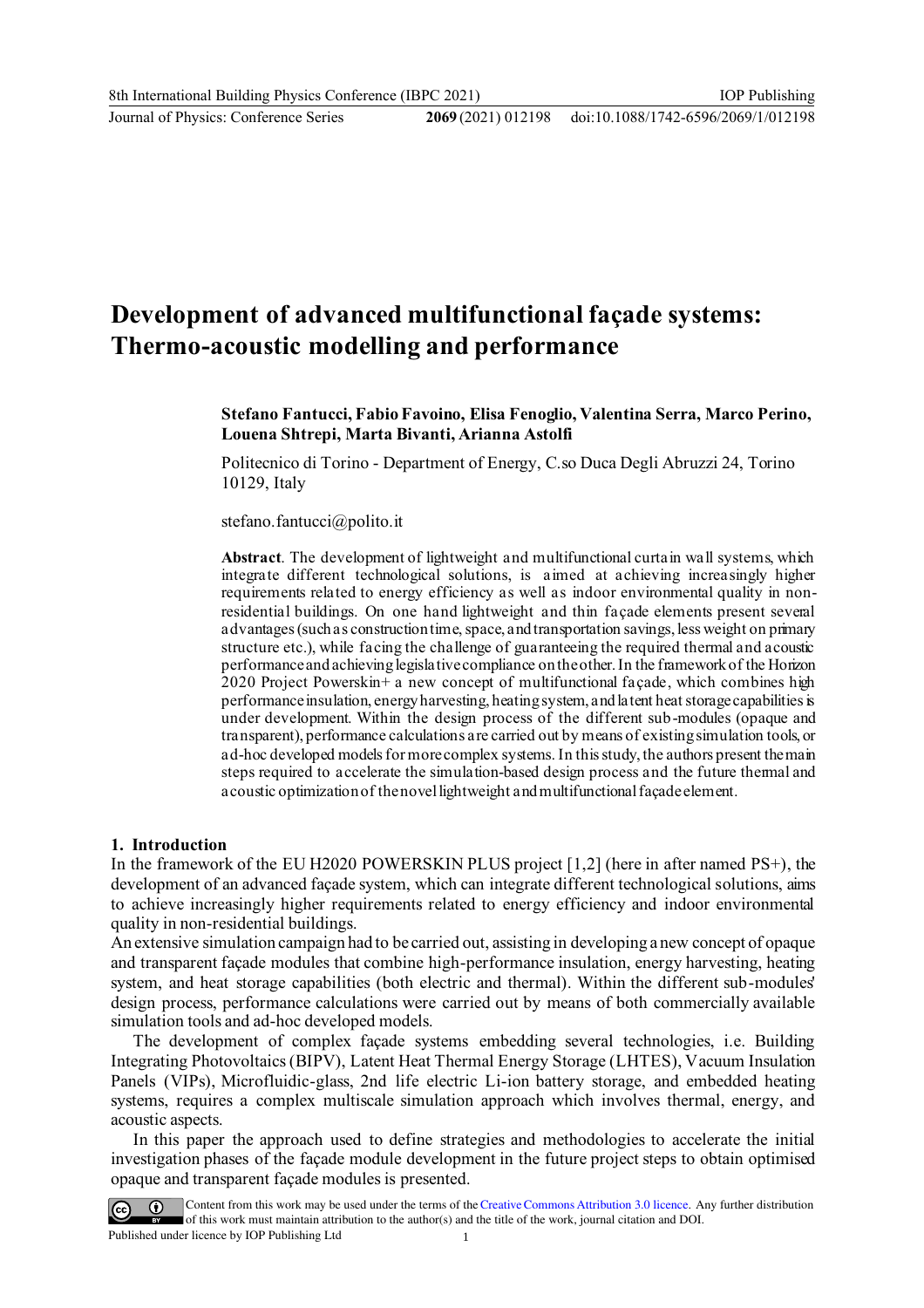To achieve this goal, the three main steps foreseen in the project are presented:

- STEP 1: Collection of material properties
- · STEP 2: Framework on commercially available tools
- · STEP 3: Preliminary simulations, methodologies and tools development

# **2. Collection of material properties**

In a complex multiscale simulation process, involving several research and industrial partners, sharing a common information dataset about materials type and properties represent an essential coordination step to facilitate the comparability and the reliability of the results obtained at the different simulation scale.

A database was created in a shared platform always accessible to the project partners helping to quickly select the properties of each material that will be potentially implemented in the façade modules. Moreover, the physical properties assessed on the materials specifically developed in the framework of the project will be implemented and made available to all the project partners. Besides the properties needed to assess the thermal and acoustic performance of the PS+ façade modules, the material database was created to additionally collect the information useful to make structural, LCA, and LCC analysis.

# **3. Framework on commercially available tools**

The information regarding the thermal, optical and acoustic performance of the module are needed to detect the optimised panels configuration. To determine these performances, preliminary simulations are needed. Since the module configuration are constituted by different materials and components each characterised by own features, the identification of the most suitable simulation tool could represent a complex task. To simplify this process, a summary table which collects all the commercially available simulation software for thermal/energy and acoustic performance simulation was created.

The tables were completed with several information; a first main classification was carried out based on the "simulation scale". For the different simulation scale, the collected software were clustered according to the following information: Simulation scale (component or whole building), Time-domain (steady-state or dynamic), spatial domain (1D, 2D, 3D), Calculation method, Envelope type (opaque or transparent), acoustic simulation, co-simulation capabilities.

Then the simulation scope of each software was identified and classified into different main groups according to each tool's capability.

Finally, a set of specific simulation capabilities were reported to have a more detailed classification and identification of each tool's potential. Table 1 summarise the software categorisation.

| <b>Table 1.</b> Summary of the software categorisation |                                                                                                                                               |                                                                                                                                                                                                                                                                        |                                                                                                                                                                                                                                          |  |
|--------------------------------------------------------|-----------------------------------------------------------------------------------------------------------------------------------------------|------------------------------------------------------------------------------------------------------------------------------------------------------------------------------------------------------------------------------------------------------------------------|------------------------------------------------------------------------------------------------------------------------------------------------------------------------------------------------------------------------------------------|--|
| <b>Simulation</b><br>scale                             | <b>Simulation scope</b>                                                                                                                       | <b>Required simulation capabilities</b>                                                                                                                                                                                                                                |                                                                                                                                                                                                                                          |  |
|                                                        |                                                                                                                                               | Thermal/energy                                                                                                                                                                                                                                                         | Acoustic                                                                                                                                                                                                                                 |  |
| Component<br>scale                                     | Heat stress, Thermal bridging,<br>Heat balance, Mass transport,<br>Optical properties, component<br>acoustic                                  | Phase Change Materials*, Moisture<br>transport, accurate modelling of natural<br>ventilation in cavities.<br>Radiation/convection in closed cavities,<br>Air source in open cavities, PV<br>production*, Heat source in layer*,<br>Moisture source, Fluid circulation* | weighted sound reduction<br>index $R_w$ , transmission<br>loss, weighted sound<br>absorption coefficient<br>(aw), mid-frequency<br>value of the sound<br>scattering coefficient.<br>single value of diffusion<br>coefficient of surfaces |  |
| Whole<br>building<br>scale                             | Heating/cooling demand,<br>Heating/cooling load, Indoor<br>thermal comfort index, Natural<br>lighting, Indoor Air quality,<br>Façade acoustic | Phase Change Materials*, Moisture<br>balance, HVAC, PV production*,<br>Implementation of control algorithms                                                                                                                                                            | weighted apparent<br>sound reduction index<br>$R'$ <sub>w</sub> , weighted<br>standardized sound level<br>difference of a façade<br>$D_{2m,nT,w}$                                                                                        |  |

**Table 1.** Summary of the software categorisation

\* Required simulation capabilities for technologies that will be specifically adopted in the PS+ project